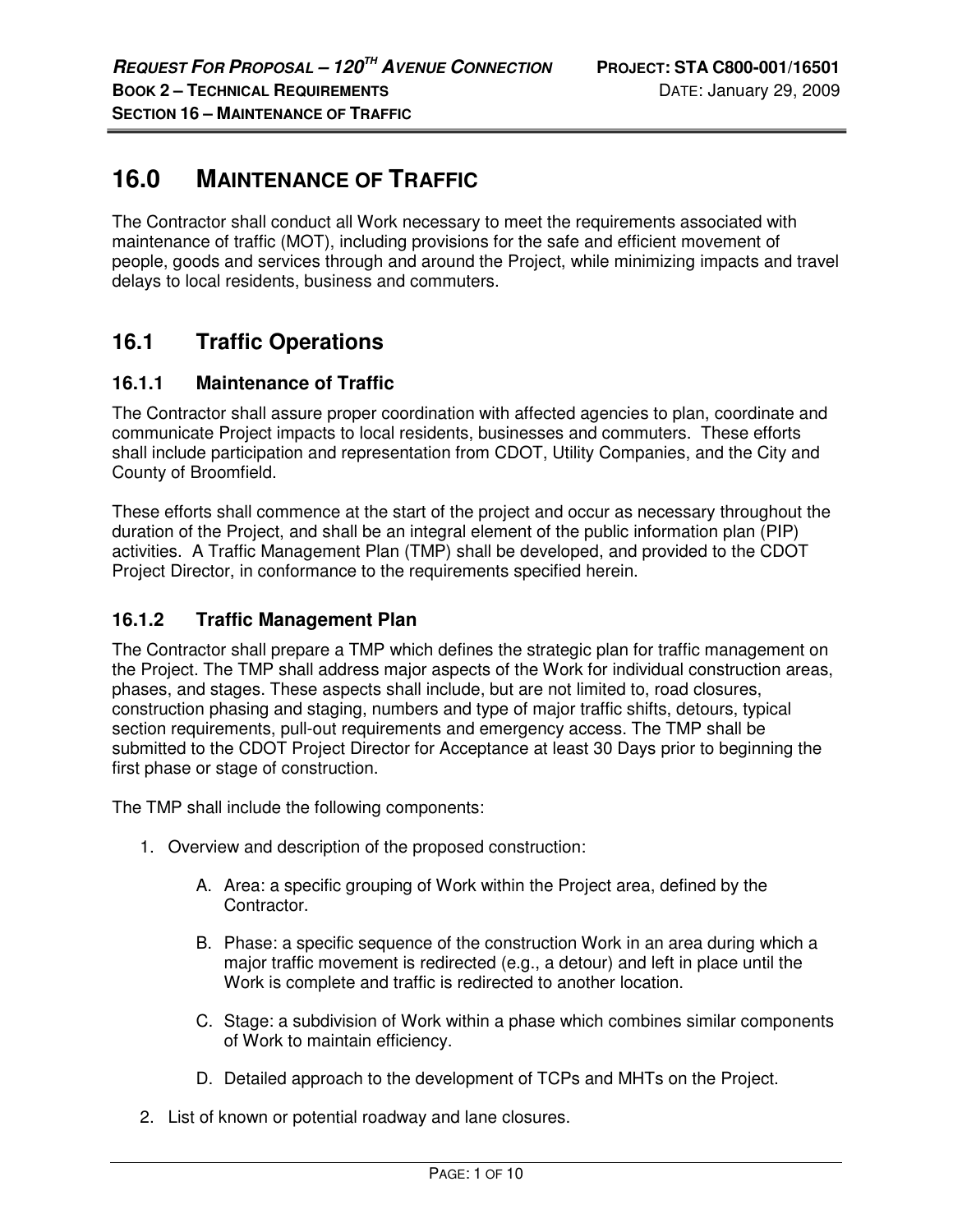- 3. Proposed detour routes.
	- A. Identification and, if available, planned schedule of other construction projects, within the vicinity of the proposed detour route. These construction projects shall be incorporated into the detour route planning and scheduling.
	- B. Identification of detour limits to be used in each construction phase.
- 4. Approach to the use of Intelligent Transportation System / Variable Message Sign (ITS/VMS) boards and traffic signals, including coordination with the City and County of Broomfield or the CDOT Traffic Operations Center (TOC).
- 5. Approach to Public Information.
	- A. A checklist identifying specific items that shall be provided to the Contractor's public information officer on a regular basis for public information data collection.
	- B. The Contractor plan for coordinating the Traffic Management Activities with those Activities required under the Public Information Section.
- 6. Additional Elements.
	- A. Approach to coordination and cooperation with construction being performed by Utility companies or other Utility Relocations, as required in the Utility Section.
	- B. Approach to coordination with transit, bus stop, and RTD Park-n-Ride relocations.
	- C. Approach to traffic access management, including commercial vehicles and restrictions, bicycles, pedestrians, and potential impacts to handicapped mobility.
	- D. Relevant portions of the Incident Management Plan, described below.
	- E. Approach to the use of emergency pullouts and the courtesy patrol.
	- F. Approach to special event coordination.

## **16.1.3 Traffic Operation Center Coordination**

The existing traffic signals, VMS boards and ITS system within the Project area are available to assist the Contractor in completing the Work. Any Work required for the existing traffic signals, VMS boards and the ITS system shall be the Contractor's responsibility.

The Contractor shall submit a written request for all support Activities, including the following information:

- 1. Traffic signals to be modified, either by Broomfield or the Contractor.
- 2. VMS message text and board location.
- 3. Implementation dates, times and duration of modifications.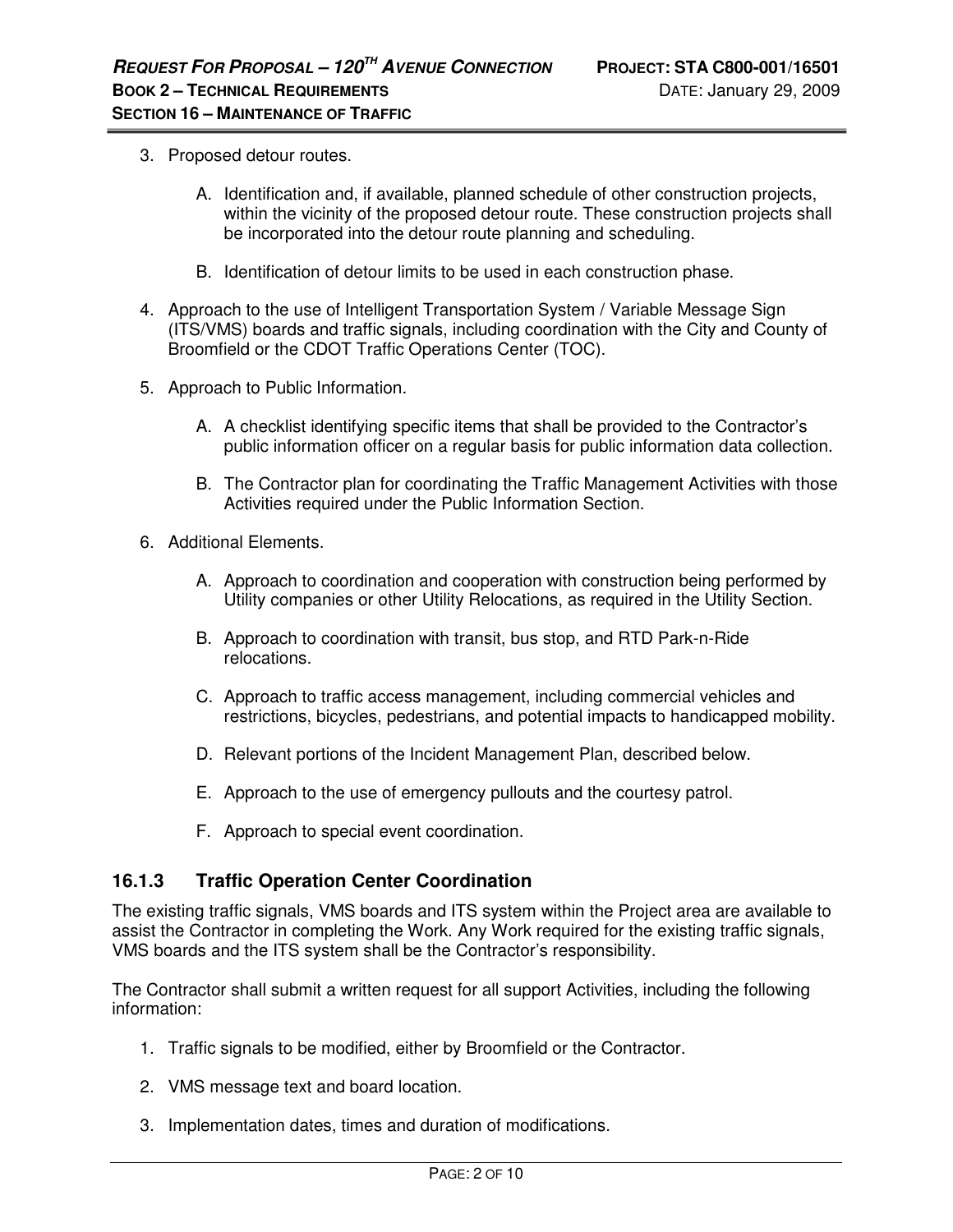- 4. Reference TCP or MHT Approval date.
- 5. Name, title and contact information of person requesting the modification.

## **16.1.4 CDOT Traffic Operations Center (TOC)**

The Contractor may coordinate directly with the CDOT TOC in Denver for after-hours operation of VMS boards and ITS information only (303 512-5830)

#### **16.1.5 Incident Management Plan (IMP)**

The Contractor shall develop a detailed IMP to manage traffic incidents and operations on the Project. The IMP shall comply with the CDOT Guidelines for Developing Traffic Incident Management Plans for Work Zones, available at

http://www.dot.state.co.us/Traffic\_Manuals\_Guidelines/incident\_management\_guidelines/incident\_manag ement\_guidelines\_20030919.pdf

As a minimum the IMP shall include the following components:

- 1. Public Information Plan.
- 2. Incident detection and identification.
- 3. Incident response.
- 4. Incident site management.
- 5. Incident clearance.
- 6. Motorist information and notification.
- 7. Courtesy patrol.
- 8. Emergency services notification (local police departments, Colorado State Patrol (CSP), local fire departments, ambulance services, and other emergency response providers)
- 9. Notification of school districts about possible impacts to their school bus routes, student drop-offs and/or pedestrian facilities.
- 10. Available resources.
- 11. Operational procedures.

The Contractor shall provide coordination with local and regional emergency service providers, law enforcement entities, and other related area users. It is anticipated that this coordination will include timely communication of lane closure plans, detour plans, and other Project elements that may affect the appropriate delivery of time-sensitive services. The Contractor shall Work with emergency service providers to address concerns of emergency access to the area.

The IMP shall be submitted to the CDOT Project Director for Acceptance within 30 Days after NTP2.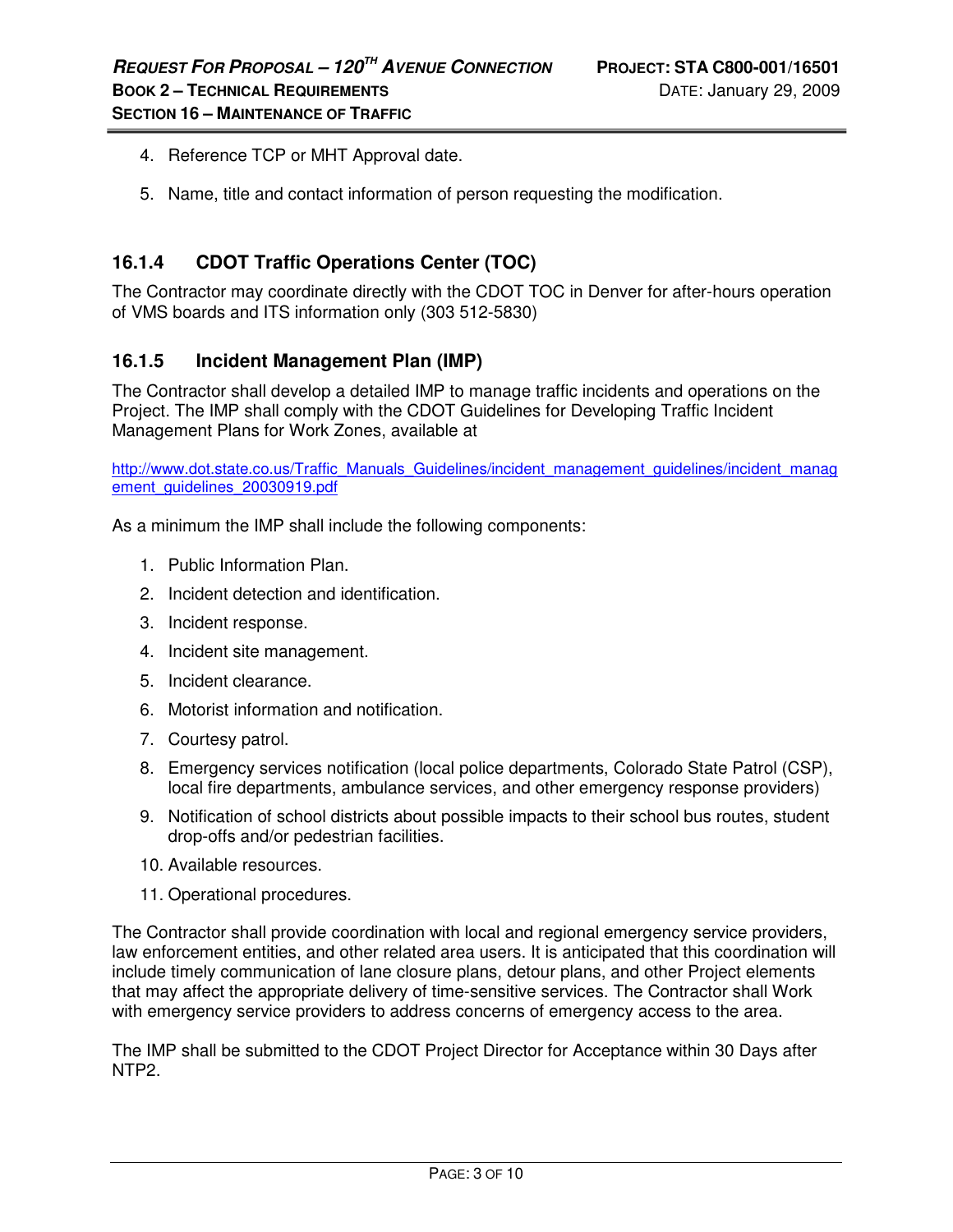## **16.1.6 Business and Private Access**

The Contractor shall make all reasonable efforts to maintain business and private access to the local street system. Access to each property on the project shall be maintained at all times. At a minimum, the Contractor shall communicate and document the following information relevant to business and private access:

- 1. Identify access points impacted by a particular construction phase or stage.
- 2. Notify affected land owners and document all communications.
- 3. Schedule of closures and estimated durations.
- 4. Identify proposed mitigation efforts.
- 5. Traffic Control Plans (TCPs) and Methods of Handling Traffic (MHTs) shall be developed incorporating stakeholder information from the Public Information Plan (PIP), available surveys and other pertinent studies relating to business and private access to the local street system and the interstate facility. The PIP identifies communication efforts to be used by the Contractor.

## **16.1.7 Maintenance of Traffic Variance Process**

The Contractor may request a Maintenance of Traffic (MOT) variance for any closure, detour or other restriction beyond the specified limits defined herein. Variance requests should be submitted when safety is a concern and/or other Project goals and criteria can be maximized. The following information shall be included in each MOT variance request:

- 1. Summary of the variance request.
- 2. Justification for the variance request including a list of the criteria which cannot be met and the reasons for not meeting that criteria.
- 3. Public notification methods and schedule.
- 4. List of emergency services and the schedule for their notification, if required.
- 5. List of affected agencies or private owners and the method(s) and schedule for their notification, if impacted.
- 6. Description of additional public information surveys to be performed, if required.
- 7. List of potential safety hazards to which motorists and citizens may be exposed, if any.
- 8. Proposed revisions to the Accepted TCP or current MHT, if required.

The Contractor shall submit any such request to the CDOT Project Director for Approval, and shall allow 14 Days for CDOT's response. CDOT may extend the review time if additional public information surveys are required or if revisions are requested. City approval will be required for detours utilizing local streets not specified within this Section.

## **16.1.8 Contractor Response Time**

The Contractor shall have one representative on call, via cellular phone, to respond to all incidents within 30 minutes. Upon arrival at the incident site, the Contractor's representative shall assess the situation and immediately notify the appropriate personnel to implement the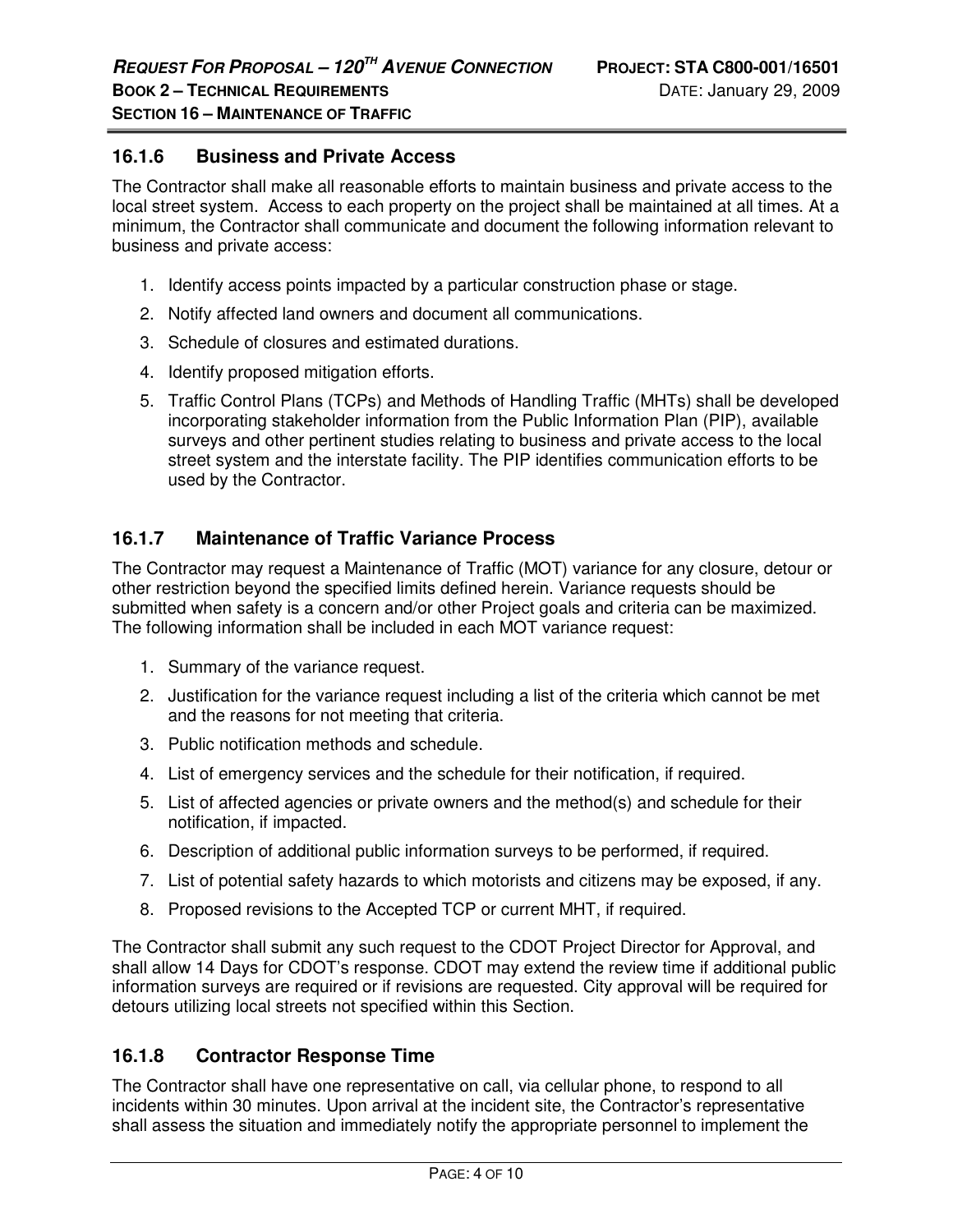Incident Management Plan. Upon notification of the incident, the Contractor shall immediately undertake actions necessary to restore safe traffic operations.

## **16.1.9 Special Events**

The Contractor shall identify and implement necessary changes in Work progress to accommodate traffic to and from special events. Any events will be determined in coordination with CDOT and the City and County of Broomfield. No lane closures will be permitted on the day of the event. However, work outside the travel lanes and shoulders will be permitted during special events.

## **16.2 Design Requirements**

Work zone design criteria shall meet the requirements specified herein.

## **16.2.1 Traffic Control Plans**

The Traffic Control Plan shall conform to the requirements specified herein and shall generally describe all traffic-control signing, pavement markings and traffic-control devices, and temporary signalization, including pedestrian and bicycle requirements necessary for each construction phase. Temporary traffic signals shall be installed in conformance with standards set forth in the Signal Section.

## **16.2.2 Design Vehicle**

The design vehicle shall be as described in the Roadways Section.

## **16.2.3 Design Speed and Posted Speed**

Contractor shall provide existing design and posted speed whenever it can be reasonably maintained on the state and local system. Any alteration shall be approved by CDOT or the City and County of Broomfield.

#### **16.2.4 Minimum Lane Requirements**

#### **16.2.4.1 Mainline US-36**

Two lanes in each direction of mainline US-36 shall remain open between the hours of 5:00 AM and 9:00 PM, unless otherwise allowed herein. This work time window shall allow for permitted highway closures and progressive lane closures. Failure to fully comply with the requirements of this subsection shall result in progressive actions as identified in Book 2, Section 19 (105 - Violation of Working Time Limitations).

Minimum lane widths for travel lanes on the mainline shall be 11 feet. Minimum outside shoulder widths on mainline shall be 8 feet.

Outside shoulder widths of less than 8 feet may be used, to a minimum shoulder width of 2 feet, provided that emergency pullouts and a courtesy patrol are provided.

Inside shoulder widths shall be a minimum of 2 feet.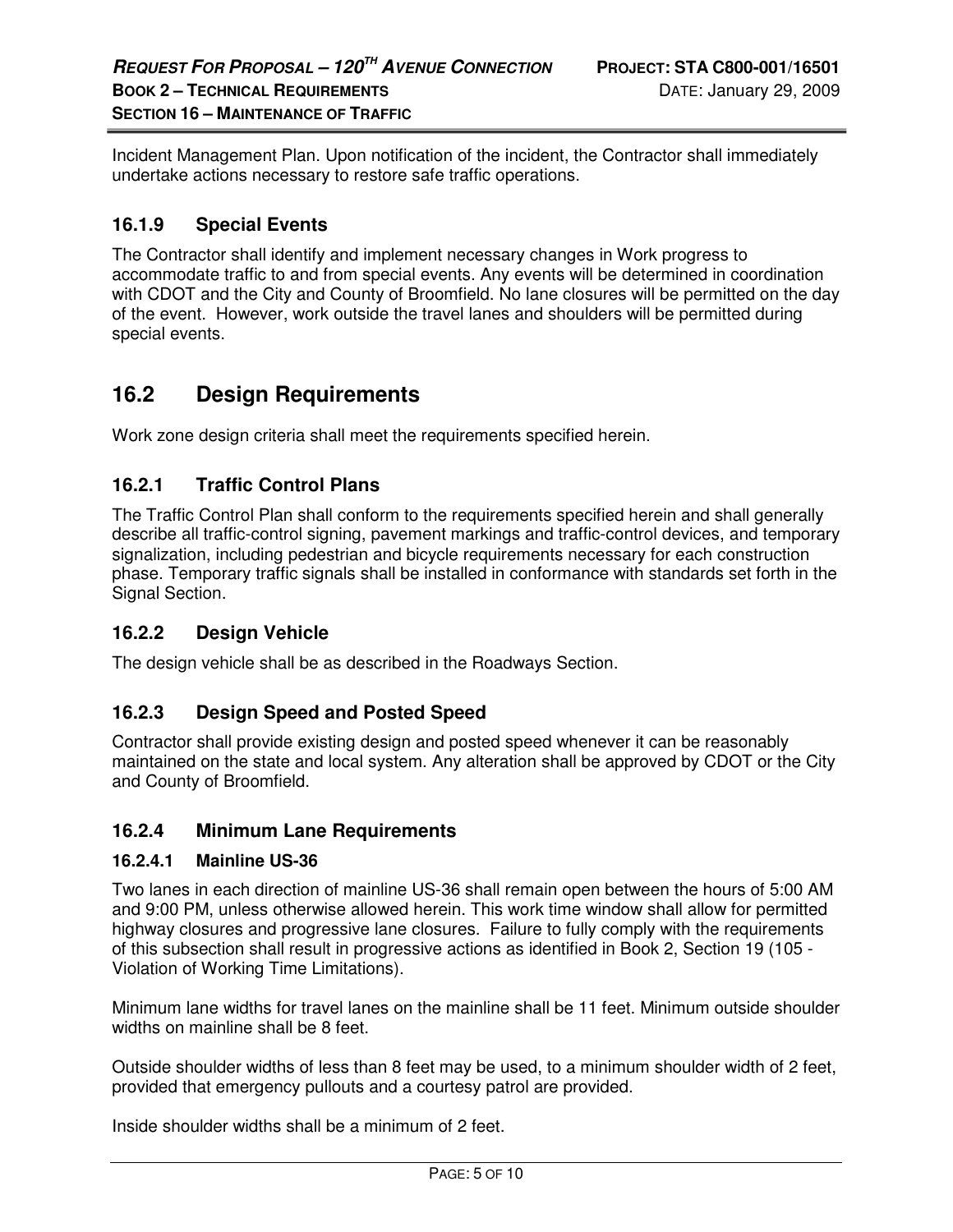When mainline laneage is reduced to a single lane in one direction, the Contractor shall provide a minimum clear width of 16 feet to accommodate oversize vehicles.

## **16.2.4.2 SH-121 (Wadsworth Parkway)**

Existing through-lanes and left turn lanes on SH-121 shall remain open between the hours of 5:00 AM and 9:00 PM, unless otherwise allowed herein. This Work time window shall allow for permitted highway closures and progressive lane closures. Failure to fully comply with the requirements of this subsection shall result in progressive actions as identified in Book 2, Section 19 (105 - Violation of Working Time Limitations).

Minimum lane widths for travel lanes on SH-121 shall be 11 feet.

Once RTD Park-n-Ride has been relocated, the right-most acceleration lane from the existing south Park-n-Ride access may be closed for the pavement tie-in and island construction.

#### **16.2.4.3 Local Roads**

For the purpose of this Section, local roads are defined as any portion of roadway excluding mainline US-36 or SH-121 (Wadsworth Parkway). Minimum lane widths for local roads shall be 11 feet. Minimum shoulder width is 2 feet. One lane in each direction shall remain open at all times.

## **16.2.5 Road Closures**

Road closures must be acknowledged and Accepted by CDOT at least 14 Days in advance of the closure.

#### **16.2.5.1 Allison Street**

Allison Street may be closed once the following requirements are met:

- 1. The cul-de-sac at  $119<sup>th</sup>$  Avenue is constructed
- 2. A temporary or permanent cul-de-sac is constructed at the Commerce Street and  $118<sup>th</sup>$ Avenue intersection, or a paved two lane connection is provided along the permanent roadways to provide connectivity to Wadsworth Boulevard.

#### **16.2.5.2 US-36 South Frontage Road**

Access from SH-121 to the frontage road southwest of US-36 may be closed once the connection from Transit Way to the frontage road at the southeast end is constructed and operational. Provide Road Closed barriers at limits of road removal within project limits.

## **16.2.6 Lane Closures**

Before any lanes are closed, an appropriate MHT shall be approved by the Engineer and Accepted by the CDOT Project Director. Lane closure requests and MHTs shall be submitted to the CDOT Project Director at least 14 Days in advance of the closure, unless required by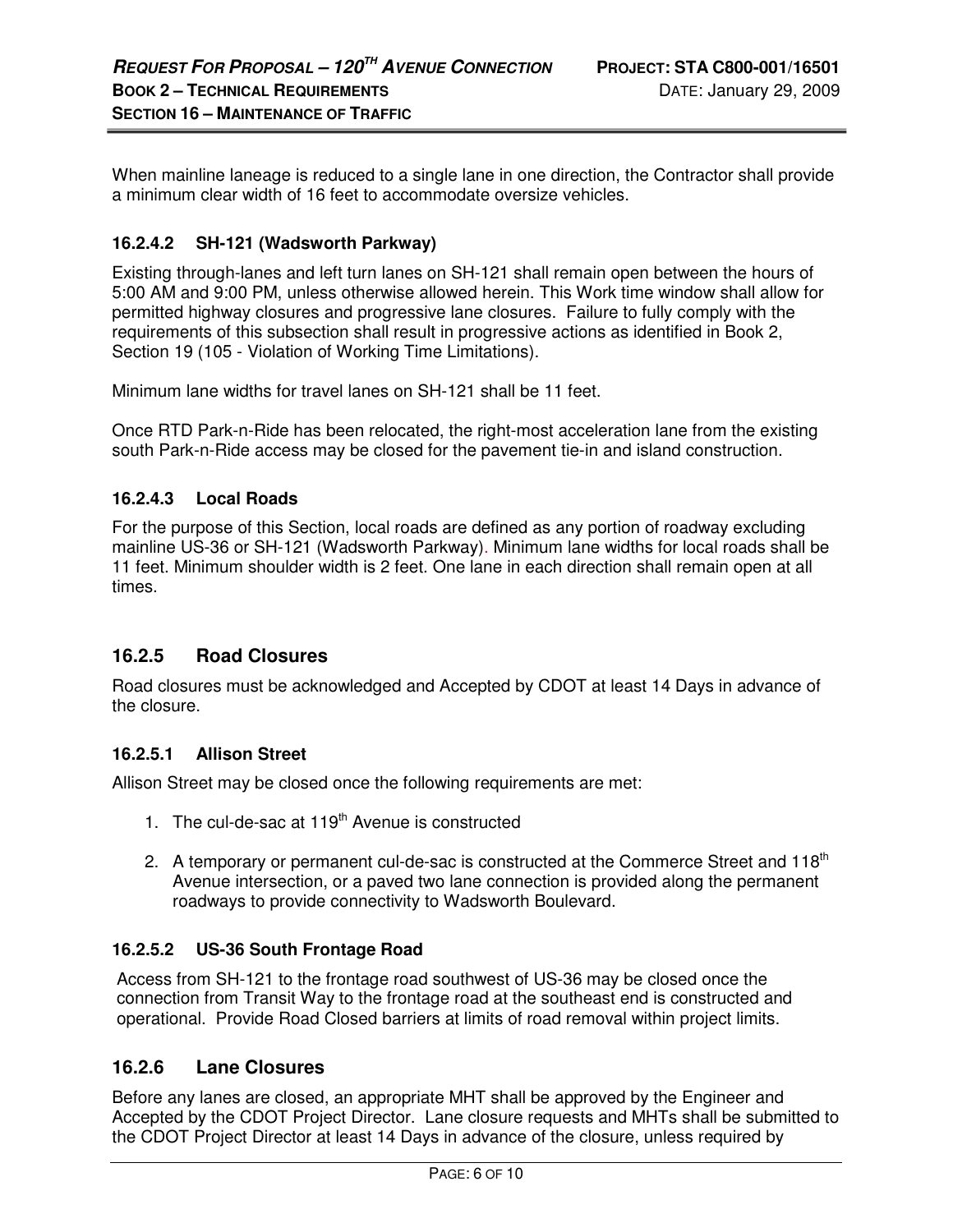construction emergencies or other reasonably unforeseen events. All lane closures shall base upon the guidance in the current edition of Region 6 Lane Closure Strategy, a copy of which may be found at:

www.dot.state.co.us/Traffic\_Manuals\_Guidelines/Lane\_Closure\_Policies/R6\_Lane\_Closure\_Report.pdf

## **16.2.7 Detour Routes**

State highways shall be used for detour routes, where ever feasible. Local routes available for use as detours must be approved by the City and County of Broomfield and other affected Local Agencies. Detour routes shall be the shortest length possible.

The Contractor may propose detour routes within the MOT variance process.

#### **16.2.8 Pedestrian Impacts**

- 1. PIP requirements shall be identified and appropriate public notifications provided.
- 2. Contractor shall allow exiting pedestrian movements, when ever possible.

## **16.3 Construction Requirements**

The Contractor shall provide installation, maintenance, and removal of all temporary traffic control devices.

## **16.3.1 Temporary Traffic Control Devices**

#### **16.3.1.1 Construction Signing**

Construction signing within the Project limits and all detours shall comply with CDOT Standard Specifications, the MUTCD and all other applicable standards set forth herein.

#### **16.3.1.2 Temporary Traffic Signals**

Temporary Traffic Signals shall comply with the Book 2, Section 14. Upon discovery of a signal malfunction, the Contractor shall immediately notify the entity responsible for the signals.

#### **16.3.1.3 Temporary Marking Paint and Signs**

The Contractor shall furnish, apply and remove temporary pavement-marking paint in accordance with Book 2, Section 19. Temporary paint striping shall meet the conformity of lines, dimensions, patterns, locations and details established in the Contractor's TCP and MHT.

- 1. Temporary pavement paint striping shall be re-striped once a month, or as required to maintain safe traffic operations.
- 2. No epoxy-based paint shall be allowed on concrete pavement surfaces for temporary striping.
- 3. Hydro blasting, or other methods that do not result in scaring of permanent pavements shall be used for removal of temporary striping.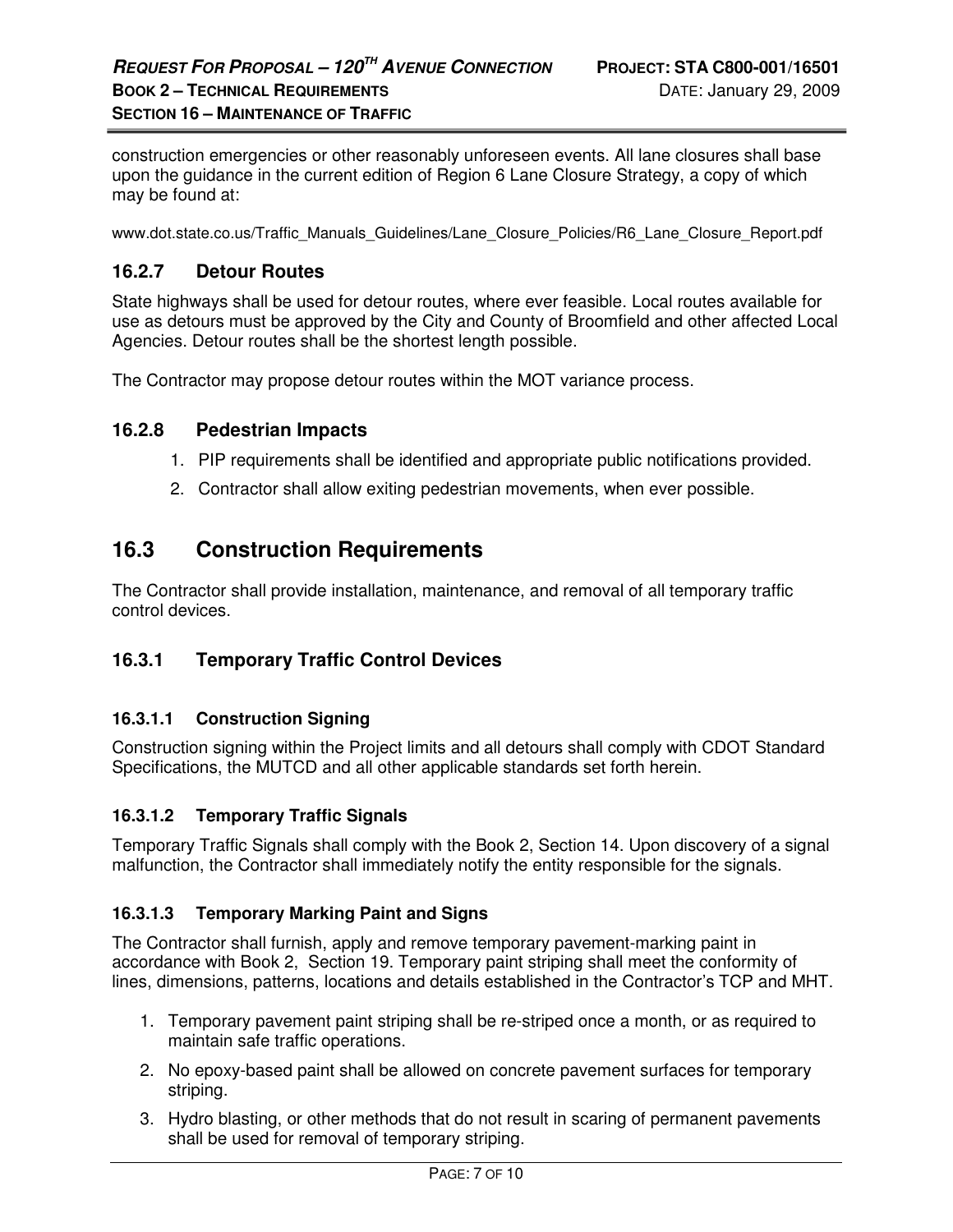Wood signposts will be allowed for installation of temporary signs. Temporary wood light poles will be allowed for installation of temporary lighting.

## **16.3.2 Maintenance of Temporary Traffic Control Devices**

The Contractor shall be responsible for the maintenance of all temporary traffic control devices within the Project limits, including the local street system.

## **16.3.3 Detour Pavement**

The Contractor shall provide a paved surface for all detours. Detour pavement locations shall be generally described in the Contractor's TMP and detailed in the accepted TCP. The Contractor shall determine the type and thickness of pavement that shall be used to accommodate existing traffic loadings.

The Contractor shall maintain the detour pavement for the entire period that it is open to the traveling public, including all temporary approaches, accesses, crossings and intersections with adjacent roads and streets. Detour pavements shall be maintained in good operating condition devoid of potholes, uneven surfaces and rutting. CDOT may direct the Contractor to repair or replace detour pavements if, in CDOT's sole discretion, detour pavements are determined to be in poor condition. Detours that use existing street pavements shall be subject to pavement repair or replacement where it is determined that the condition of the existing pavement has noticeably deteriorated over the duration of its use as a detour.

The Contractor shall be responsible for the complete removal and disposal of all temporary detour pavement.

## **16.3.4 Temporary Lighting**

The Contractor shall maintain temporary lighting at a level equivalent to existing lighting provided on US-36, SH-121, and local Streets.

## **16.3.5 Project Special Provisions**

The following specifications modify and take precedence over the Standard Specifications.

## **16.3.5.1 Construction Zone Traffic Control**

Section 630 of the Standard Specifications is hereby revised for this Project as follows:

Subsection 630.09 shall be deleted and replaced with the following:

**630.09 Traffic Control Plan.** The Contractor shall prepare a Traffic Control Plan (TCP) to control traffic on the Project. To implement the TCP, the Contractor shall develop and submit a Method for Handling Traffic (MHT), described below, for each different stage of construction which shows the Contractor's proposed construction staging and proposed traffic control devices consistent with the TCP. If at any time the Contractor desires to change the MHT, it shall be considered a different stage requiring a new MHT. The TCP shall be submitted to the CDOT Project Director for Acceptance at least 14 Days prior to implementation of the particular TCP. CDOT may extend review time if revisions are necessary.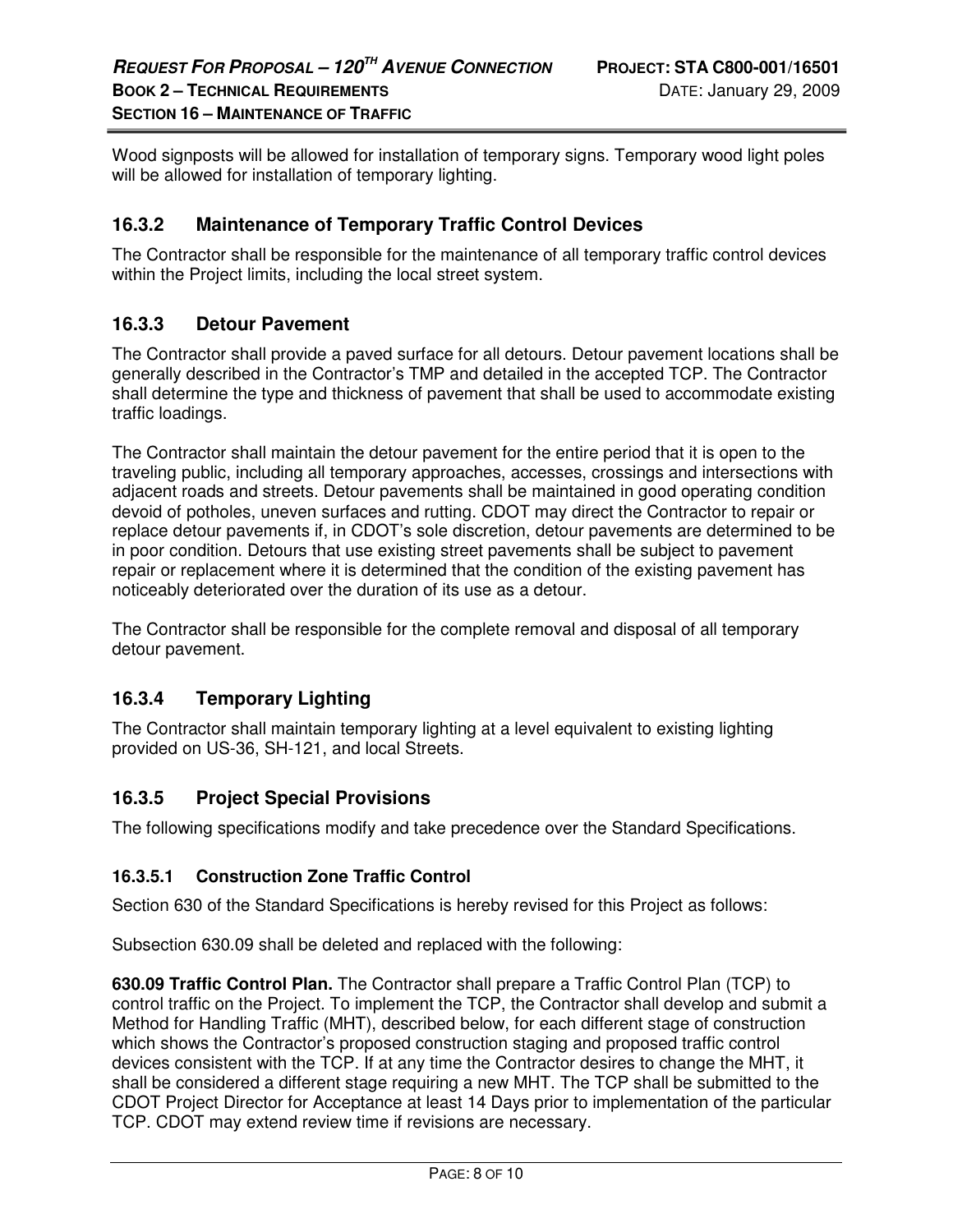Any major revision to the Traffic Control Plan, as determined by the CDOT Project Director shall require submission of a new TCP for Acceptance.

Except where lane closures are not proposed, each proposed MHT shall be approved in writing by the CDOT Project Director before the corresponding stage of construction will be allowed to begin. Those stages of construction which require a lane closure, as defined herein, shall also require an MHT Accepted by the CDOT Project Director. The Contractor shall submit MHTs requiring the CDOT Project Director's Acceptance at least 14 Days prior to implementation of the particular MHT. CDOT may extend review time if revisions are necessary.

The proposed MHT shall include as a minimum the following:

- 1. A detailed diagram which shows the location of all traffic control devices, including advance-construction signs and speed-limit signs; method, length and time duration for lane closures; and location of flaggers and time duration of the flagging operation. Lane closures shall be kept to a minimum in both length and duration, and cause a minimum of interference to the traveling public, consistent with the Work being performed.
- 2. A listing of all traffic control devices shown in the detailed diagram including, but not limited to: construction signs; vertical panels; vertical panels with light; type 1 and type 2 barricades; type 3 barricades; cones, drum channelizing devices; concrete barrier (temporary); advance warning flashing or sequencing arrow panels.
- 3. The Contractor shall furnish supporting references from documents such as the MUTCD, Standard Plans, etc. for any devices incorporated into the MHT which are not consistent with the Accepted TCP for that phase of the Work.
- 4. An access-maintenance plan for all properties requiring access during construction. This plan shall also indicate the areas where equipment will be stored, vehicles parked, and construction signs and materials stored, if within the Project limits. The Contractor shall ingress and egress the project at existing access points, including median crossings, shown on the Accepted TCP, unless otherwise Approved by CDOT.
- 5. A plan for maintaining and controlling pedestrian, bicycle and other non-vehicular traffic, including ADA requirements
- 6. A plan for emergency vehicle access.

## **16.4 Deliverables**

The Contractor shall submit the following to CDOT for Approval and/or Acceptance: